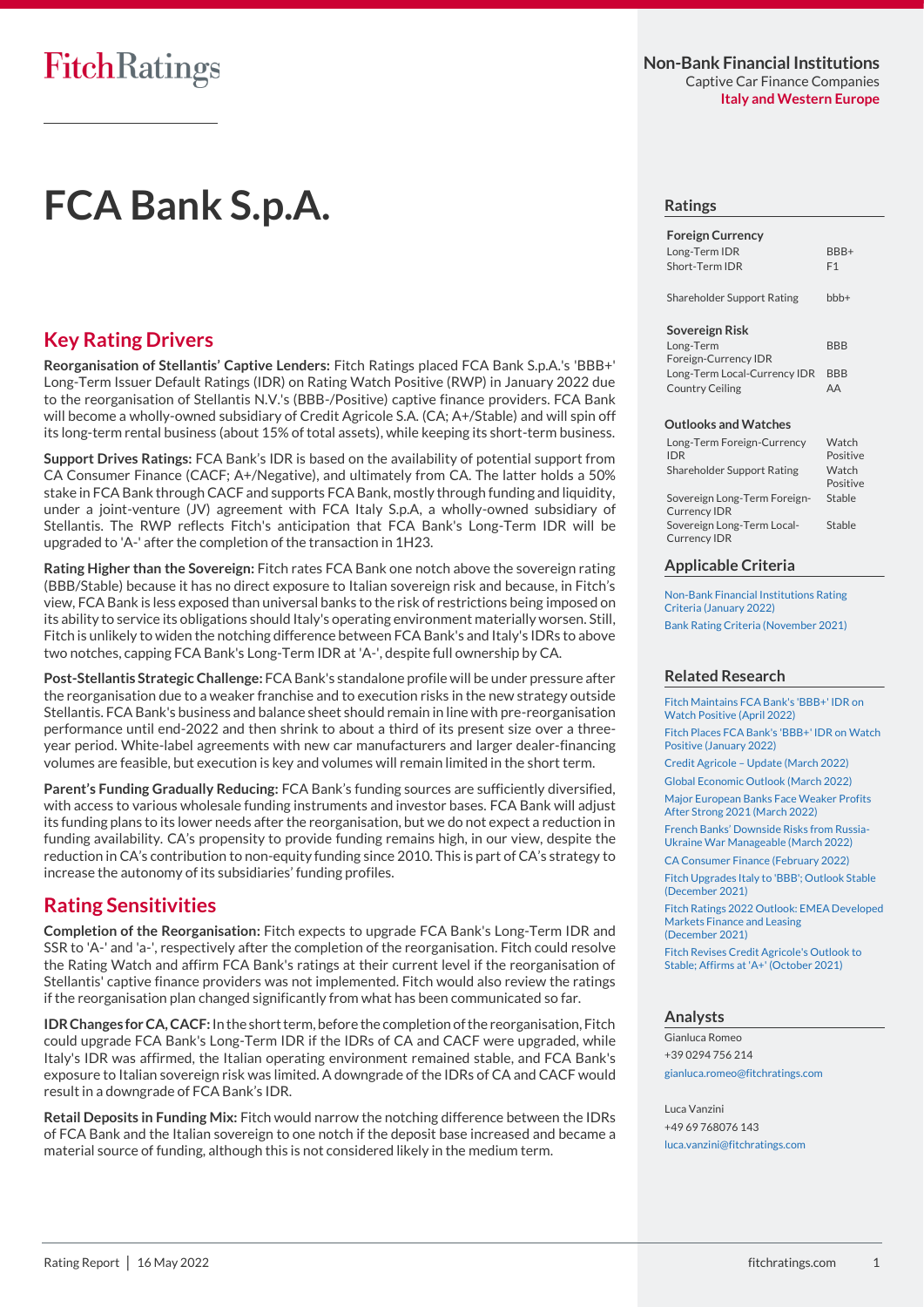## **FCA Bank S.p.A. (Irish Branch) and FCA Capital Suisse SA – Debt Rating Classes**

| <b>Rating level</b>   | Rating   |
|-----------------------|----------|
| Senior unsecured      | BBB+/RWP |
| Source: Fitch Ratings |          |

FCA Bank S.p.A. (Irish Branch)'s senior unsecured notes rank pari passu with FCA Bank's senior unsecured obligation. FCA Capital Suisse SA's senior unsecured notes are unconditionally and irrevocably guaranteed by FCA Bank, and rank pari passu with the guarantor's senior unsecured obligations.

Fitch rates FCA Bank S.p.A. (Irish Branch)'s and FCA Capital Suisse SA's senior unsecured debt ratings at 'BBB+'. This is in line with the Long-Term IDR of FCA Bank because we do not believe that internal resolution debt and equity buffers would offer obvious incremental protection over and above the institutional support benefit already factored into the bank's IDRs.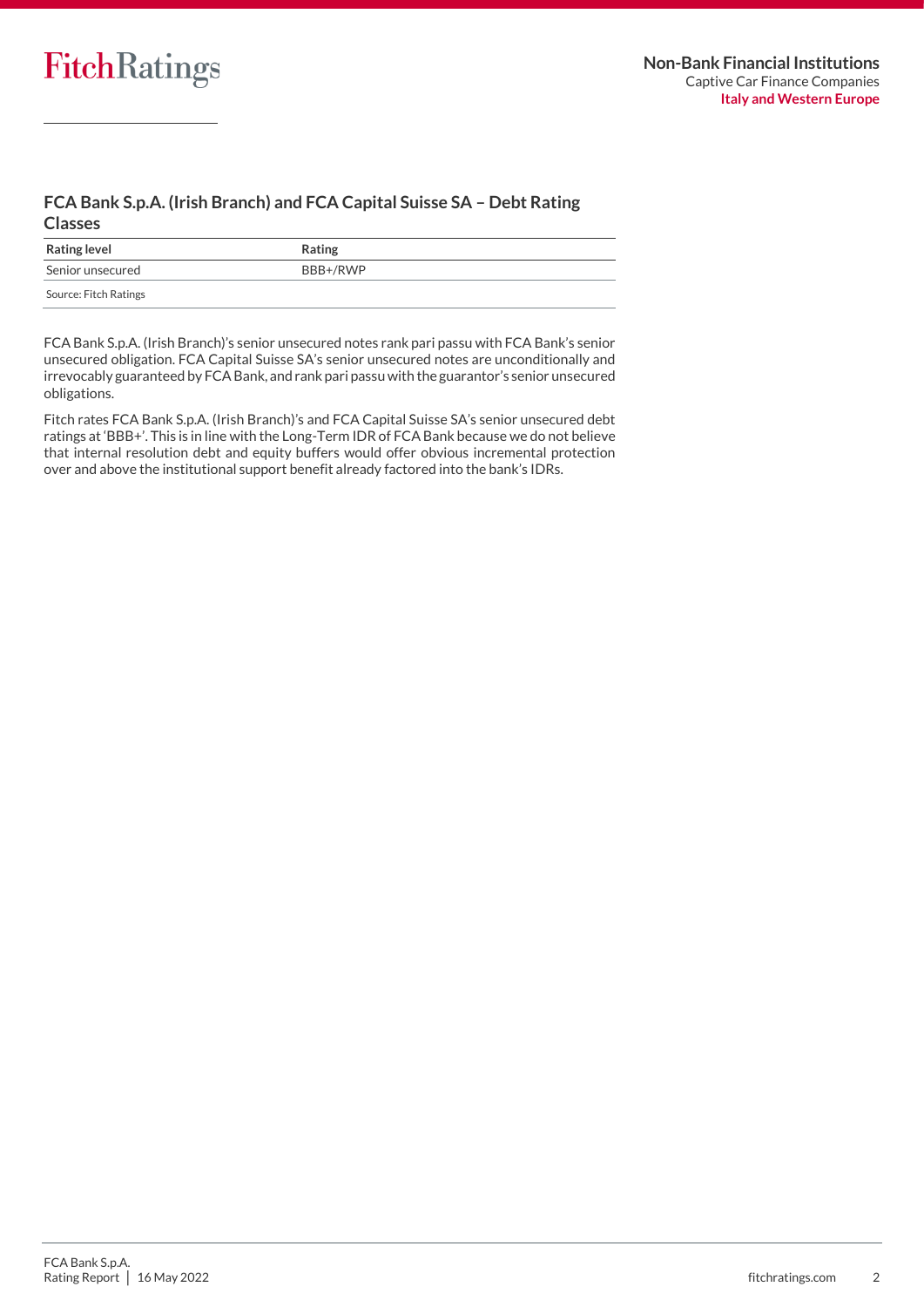# **FitchRatings**

#### **Non-Bank Financial Institutions** Captive Car Finance Companies **Italy and Western Europe**

# **Ratings Navigator**

| <b>Institutional Support</b>                                    |                  |         | Value      |
|-----------------------------------------------------------------|------------------|---------|------------|
| Parent IDR                                                      |                  |         | $A+$       |
| Total Adjustments (notches)                                     |                  |         | $-3$       |
| <b>Institutional Support:</b>                                   |                  |         | BBB+       |
| <b>Support Factors (negative)</b>                               | <b>Equalised</b> | 1 Notch | 2+ Notches |
| Parent ability to support and subsidiary ability to use support |                  |         |            |
| Parent/group regulation                                         |                  |         |            |
| Relative size                                                   |                  |         |            |
| Country risks                                                   |                  |         |            |
| Parent Propensity to Support                                    |                  |         |            |
| Role in group                                                   |                  |         |            |
| Potential for disposal                                          |                  |         |            |
| Implication of subsidiary default                               |                  |         |            |
| Integration                                                     |                  |         |            |
| Size of ownership stake                                         |                  |         |            |
| Support track record                                            |                  |         |            |
| Subsidiary performance and prospects                            |                  |         |            |
| <b>Branding</b>                                                 |                  |         |            |
| Legal commitments                                               |                  |         |            |
| Cross-default clauses                                           |                  |         |            |



# **Significant Changes**

## **Reorganisation of Stellantis' Captive Finance Providers**

Stellantis announced on 17 December 2021 a reorganisation of its captive finance JVs with CA, BNP Paribas S.A. (A+/Stable) and Santander Consumer Finance S.A. (A-/Stable). The relevant agreements were signed in April 2022 and the reorganisation should be completed during 1H23 once the required authorisations have been obtained.

Following the reorganisation, FCA Bank will become a wholly-owned subsidiary of CA and will be renamed, remaining legally domiciled in Italy. FCA Bank will also spin off its long-term fleet leasing operations (Leasys S.p.A., BBB+/RWP), that will become a separate JV between CA and Stellantis. However, FCA Bank will retain its short-term rental and mobility operations (Leasys Rent's business accounting for about 27,000 cars and 7% of the fleet on balance at end-2021).

FCA Bank will continue to originate loans from the sales of Stellantis' former FCA brands until 1H23, before running down this portfolio. FCA Bank will then focus on financing retail sales as an independent bank (partnering with new car manufacturers), on car dealer financing (about 15% of FCA Bank's current loan portfolio) and on mobility solutions via Leasys Rent.

In Fitch's view, the reorganisation will put FCA Bank's standalone profile under pressure. Loan origination should decrease by about 70% in the absence of new partnerships. This is because financing Stellantis' car sales and dealers accounted for about 80% of new business origination in 2021, and because the partnership with Jaguar Land Rover Automotive PLC (14% of new loans by volume in 2021) will not be renewed when it expires at end-2022. The resulting entity aims to have total portfolio of EUR10 billion at end-2026 (EUR25 at end-2021), after running down its legacy portfolios.

In Fitch's view, the execution risks of this new strategy outside Stellantis are material because this strategy relies on partnering with niche original equipment manufacturers (e.g. caravan makers) and with new entrants in the European market without a local captive lender (e.g. car manufacturers from Asia). New loans origination from these two sources is untested and will remain well below its current level in the medium term, while FCA Bank will also spin off Leasys, its fastest-growing segment. However, Fitch views more positively FCA Bank's plans for car dealer finance, where it can build on existing relationships.

**Company Structure at End-1Q22**

Credit Agricole Example 1 Stellantis N.V.<br>S.A. Credit Agricole Consumer Finance S.A. FCA Italy S.p.A. FCA Bank S.p.A. Leasys S.p.A. Banking Subsidiaries Short-term rental and other subsidiaries outside Italy  $100\%$  100% 50% 50% 100% Banking Group

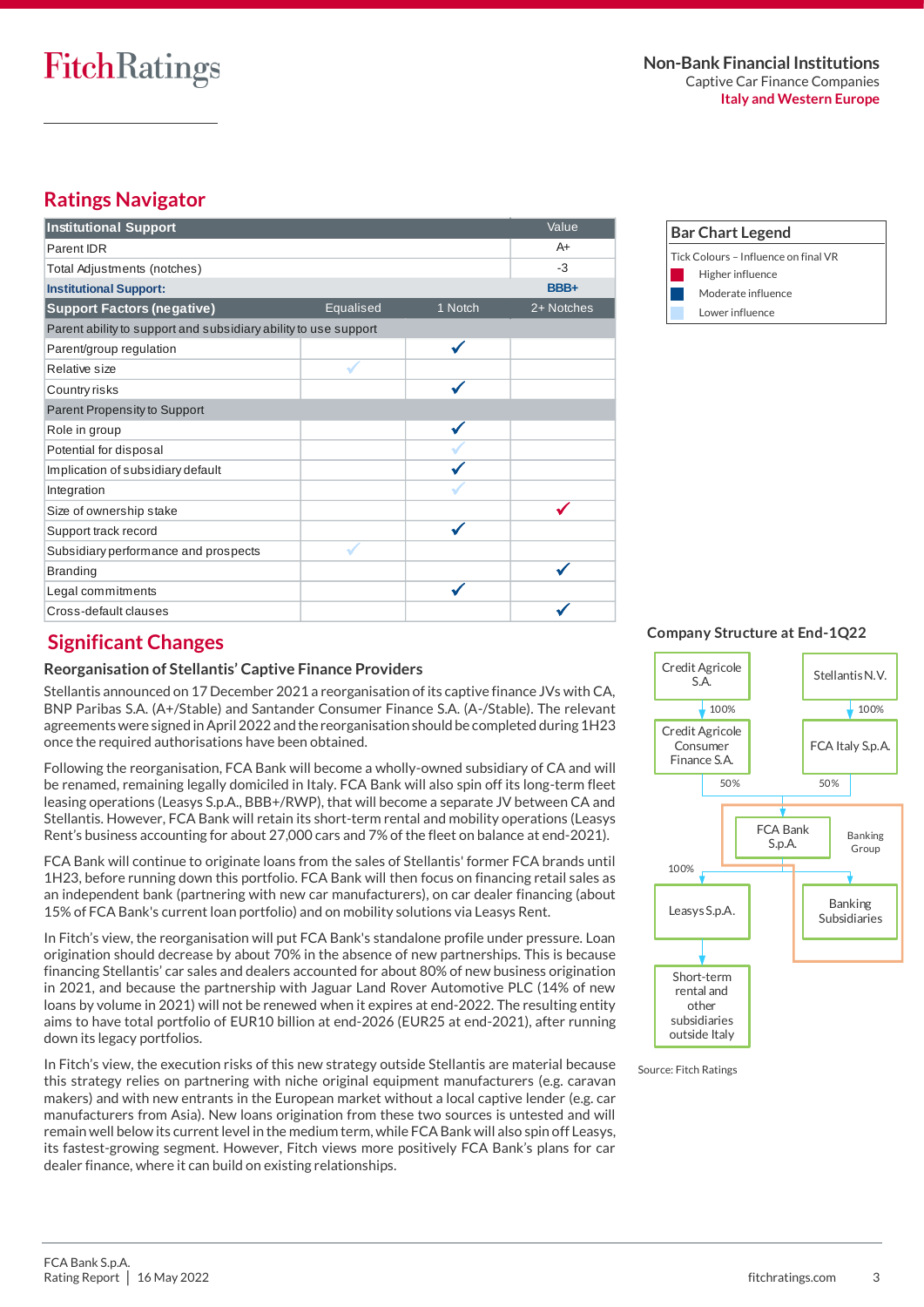

#### **Italy Upgraded on Improved Economic Performance and Prospects**

In December 2021, Fitch upgraded Italy's Long-Term IDR by one notch to 'BBB' with a Stable Outlook. Fitch expects Italy's GDP to grow by 2.7%, despite the economic impact of the Russian-Ukrainian war, and to reach pre-pandemic levels in 3Q22. High vaccination rates, high levels of private sector savings and the use of EU funds should support growth dynamics. However, disruption in the form of higher energy costs, supply-chain disruption, and the suspension of some Russian activities due to sanctions and the war in Ukraine, is likely to subdue Italian business activity during the months ahead.

Fitch's assessment of the operating environment for Italian lenders has also improved based on improved macroeconomic prospects, better-than-expected asset quality and lower pandemic risks. Government support measures in response to Covid-19 have largely shielded lenders from asset quality deterioration and the uncertainties due to the pandemic have significantly decreased.

Asset quality in the banking sector has improved materially (with a gross impaired loan ratio of about 5% at end-3Q21, the lowest in more than a decade) because banks have actively worked out existing non-performing loans while inflows of new impaired loans are low. Loans under moratoriums had fallen to about 3% of total loans to residents in December 2021. Default rates on these loans have been low, easing concerns over lending quality trends in 2022.

## **Shareholder Support Rating**

#### **Full Ownership, Reputational Risk Drive RWP**

In Fitch's view, CA's propensity to support FCA Bank will increase after acquiring full ownership of FCA Bank, partly due to the higher reputational risk for CA in event of a FCA Bank default. As a result, Fitch will reduce the notching between the IDRs of CA and FCA Bank to two from three notches. A further reduction is unlikely while Italy's sovereign rating remains 'BBB'/Stable because Fitch normally limits the uplift of Long-Term IDRs driven by Shareholder Support Rating to two notches above the sovereign rating.

#### **FCA Bank's Performance and Role in the CA Group**

In Fitch's view, FCA Bank remains attractive for CA despite the end of its distribution agreement with Stellantis because car finance (including dealer finance) remains strategically important for CA. However, a failure to execute its new strategy and question marks over its long-term viability could lead to a wider notching between the IDRs of CA and FCA Bank as the benefits of a separate standalone legal entity within CA for these activities will have decreased.

## **Company Summary**

#### **Captive Lender, with Moderate Portfolio of Non-FCA Brands**

Until the completion of the reorganisation, FCA Bank remains a captive lender of Stellantis, with Banque PSA and Opel Bank, offering financing solutions to support its car sales. It caters to the former FCA brands and dealer network. FCA Bank's core businesses are retail financing (66% of loans at end-2021) and dealer financing (15%, mainly for working capital needs).

FCA Bank originates most of its new loans from Stellantis, but has been gradually increasing the number of brands to which it provides financial services as a non-captive bank. Jaguar Land Rover represents the bulk of the non-captive operations (14% by financed volume), followed by Ferrari (6%). Other brands account for a marginal, but growing, share.

#### **Rental Solutions**

FCA Bank also owns the group's rental company, Leasys, which offers long-term rental services (total fleet of about 390,000 vehicles at end-2021). Leasys is still a small contributor to profits, but has a high growth potential owing to the transition from asset financing to the provision of mobility services. Leasys' market share is just over 20% by number of new cars leased in Italy, but is a niche player in other European countries.





Source: Fitch Ratings, FCA Bank

**Financed Volumes by Brand** during 2021

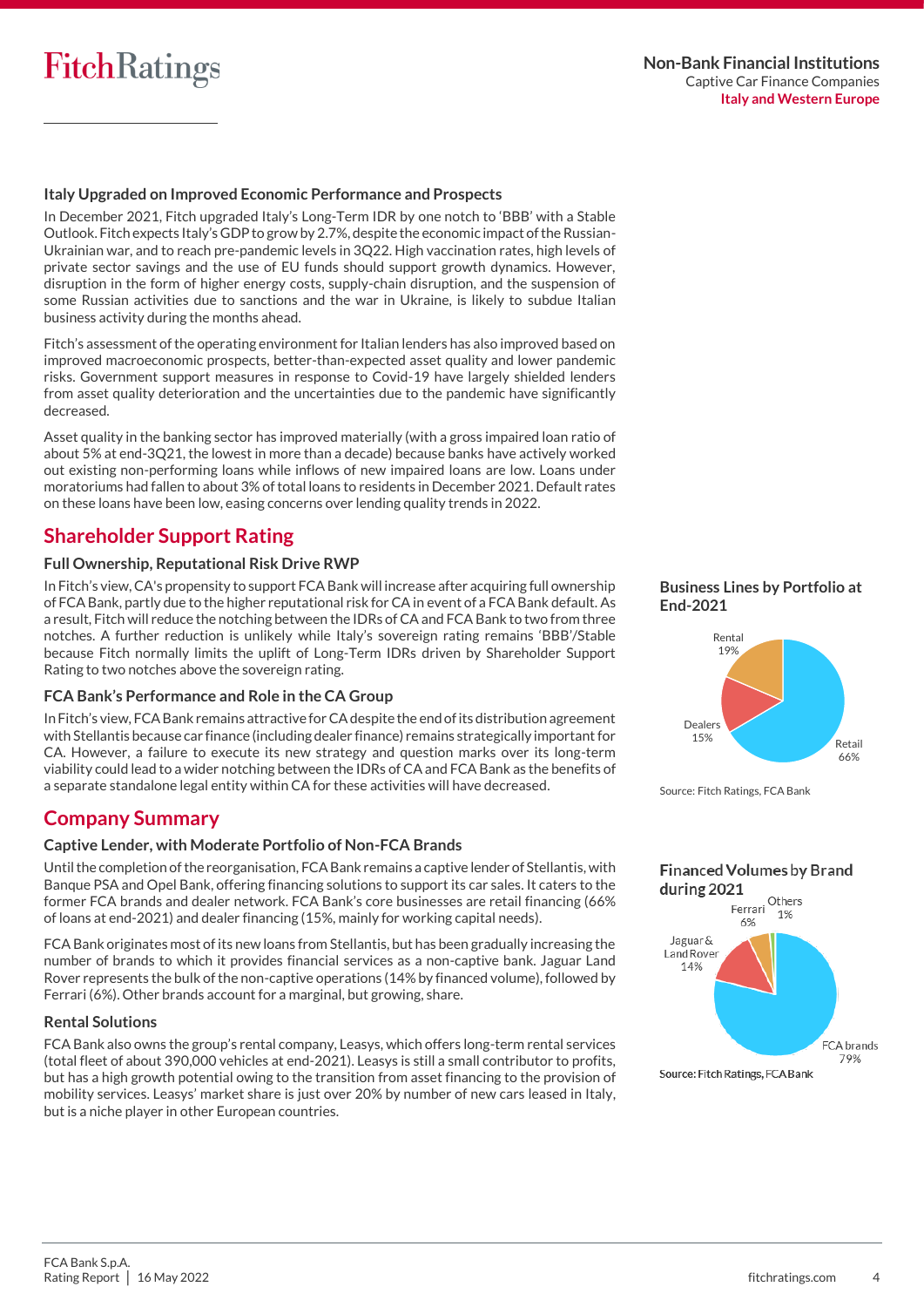## **Qualitative Assessment Factors**

## **Operating Environment**

### *Pan-European Presence Will Remain, Focus on Italy Will Reduce*

FCA Bank promotes car sales of former FCA brands across western Europe (17 countries) and Morocco, so the distribution of its loan portfolio mirrors the sales volumes of said brands in the various countries. Italy is the largest market (51% of outstanding loans at end-2021), followed by Germany, the UK, France and Spain (37% in total). Fitch expects that the focus on Italy will reduce materially, as the legacy portfolio from Stellantis amortises, because the Northeuropean and French markets are more attractive for FCA Bank's target partners (i.e. car manufacturers from Asia and large dealer networks).

FCA Bank obtained its banking licence in 2015. It is regulated directly by the Bank of Italy and indirectly (through CA) by the ECB.

#### *Car Sales Hit by Pandemic and Supply Bottlenecks*

Car loans have historically been more resilient than other bank lending, due to a higher portfolio granularity and strong payment discipline by borrowers. Credit risk is therefore lower than at other banks, but lower disposable income, delayed consumption and supply bottlenecks have reduced car sales since the onset of the pandemic. This has reduced the origination of new loans, although high car prices have partially mitigated this owing to a larger average loan size.

#### **Management and Strategy**

#### *Integrated Corporate Culture, Experienced Management Team*

Under the JV agreement between CA and Stellantis, Stellantis appoints the chief executive (general manager Giacomo Carelli) and CA the chief financial officer and the head of credit. FCA Bank's long-serving CFO, Franco Casiraghi, retired in early 2022 and was succeded internally by Luca Caffaro. Fitch views this governance structure positively as it integrates CA's risk governance and Stellantis' industry expertise. The senior management team has been with FCA Bank for a considerable period and has a high degree of depth and experience, in Fitch's view.

## **Risk Appetite**

#### *Robust Risk Governance, Driven by CA*

FCA Bank's risk framework mirrors CA's and is monitored at CA's level. FCA Bank's credit policies and scorecards are decided centrally, while approval authority at each operating entity is limited. Scorecards are tailored for each product and country, with regular calibration and no possibility of manual override. Impairment policy is prudent, in Fitch's view, and the granular portfolio is collectively impaired according to statistical models. Residual value risk is assessed quarterly against the evolution of the market for used cars, ensuring that FCA Bank can resell them on the secondary market.

Foreign exchange and interest rates are hedged in highly liquid derivative markets and CA's standards encompass a conservative policy on liquidity matching.

## **Financial Metrics**

### **Asset Quality**

#### *Generation of New Impaired Loans Stays Low During Pandemic*

Impaired loans increased modestly to 1.8% of gross loans at end-2021 (1.6% if gross loans had not contracted), from 1.2% at end-2020. However, loan migration to Stage 3 remains contained (0.5% of opening balance) and, in Fitch's view, will continue in line with the historical record in 2022 and then during the amortisation of the portfolio generated until 1H23. The impact of the Russian-Ukrainian war should be limited and the last moratoriums on loans expired at end-2021.

#### *High Car Prices Reduce Residual Value Risk*

Higher prices for used cars since early 2020 have mitigated residual value risk, which is related mostly to fleet leasing in Italy and car loans in the UK. Residual value risk should remain in line with the strong historical record owing to strong risk controls. This is despite the now higher car





## **Asset Quality**

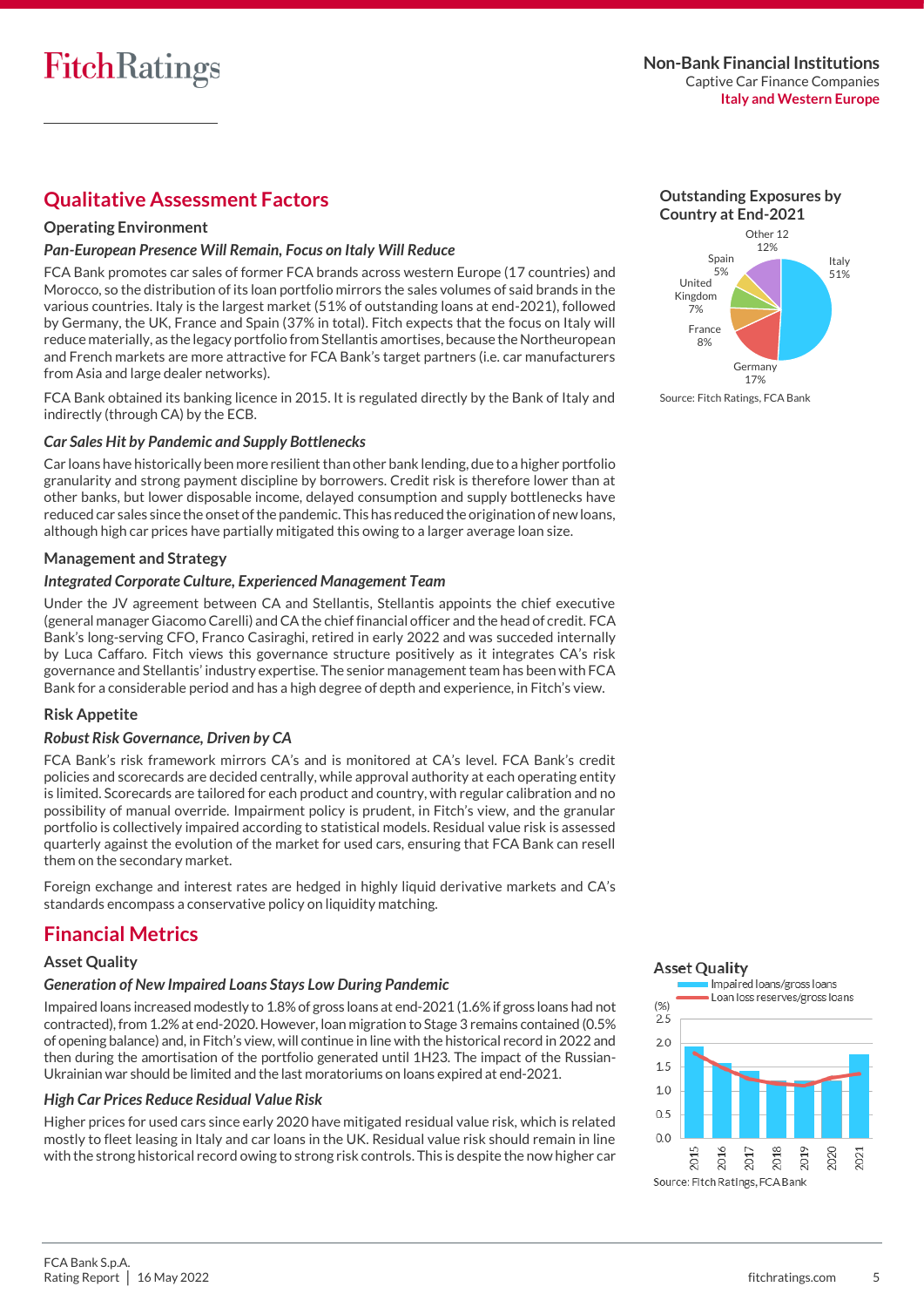# **FitchRatings**

prices at the time of the origination of new exposures, but the performance of new and niche brands is untested.

#### **Earnings and Profitability**

#### *Resilient Margins, but Profit Volume Will Reduce*

Fitch expects margins to remain stable in the next two years (pre-tax income to average assets of 2.1% between 2016 and 2021), owing to good cost control and to the absence of a proprietary outlet network. However, the net income volume (EUR494 million in 2021) will contract after the corporate reorganisation given Leasys' spin-off (net income of EUR123 million in 2021) and the gradual contraction of earning assets to about a third of their present value. Loan margins after 1H23 are difficult to ascertain and will depend on the financed asset as well as clients, which are still being defined. The revenue contribution by new mobility services and short-term rental will increase from the current low level, but their profitability at scale is uncertain.

FCA Bank's profitability is modest through the cycle, reflecting the low credit risk in its portfolio. Funding costs benefit from access to ECB facilities and from the healthy appetite for FCA Bank's secured and unsecured issuance programmes among wholesale investors.

#### **Capitalisation and Leverage**

#### *Strong Capital, Above Long-Term Trend*

FCA Bank's capitalisation is strong (common equity Tier 1, CET1, ratio of 18.37% at end-2021) and it is further supported by a secured loans portfolio with low credit risk. However, this level is well above industry standards and, in Fitch's view, reflects short-term contingencies (i.e. large legal provisions, now reversed, and the corporate reorganisation). Fitch expects that FCA Bank will target a CET1 ratio of about 12% and this, with the contraction of risk-weighted assets after 1H23, will likely lead to large capital distributions in the medium term.

In Fitch's view, the capitalisation of FCA bank will depend on the terms of Leasys' spin-off as the latter is highly leveraged due to Italy's regulation on exposures to related parties (the sum of Leasys' equity and intercompany loans cannot be more than 15% of FCA Bank's capital). FCA Bank's capitalisation reflects the fact that only the book value of Leasys' equity is included in its RWAs (the assets of the banking group were 82% of total assets at end-2021).

## **Funding and Liquidity**

#### *Diversified Wholesale Funding, Small Portion of Deposits*

FCA Bank's funding and liquidity are underpinned by the JV with CA, which provided 18% of total debt at end-2021. Under the agreement, CA is committed to provide funding and liquidity to FCA Bank at market rates and in sufficient amounts to meet the bank's needs even in the most stressful scenarios. The agreement will last till the completion of the corporate reorganisation. Fitch believes funding support from CA, if needed, would be timely and adequate, but we also expect an increasingly autonomous funding profile.

The bank's funding is largely wholesale (e.g. bonds, bank debt, ECB loans). Since 2015, when it received a full bank status, the bank collects customer deposits, which by end-2021 had grown but remained small (9% of non-equity funding). FCA Bank also has access to ECB funding (i.e. targeted longer-term refinancing operations) and issues European commercial paper.

FCA Bank has significantly diversified its wholesale funding, both in terms of counterparties and instruments. It regularly taps the debt capital markets through its EUR12 billion medium-term note programme and its securitisations. However, Fitch expects that FCA Bank will reduce the scale of its funding activities after 1H23, in line with its portfolio amortisation. This should not impair its access to funding, but FCA Bank may lose its status as a large frequent issuer and the consequent benefits in terms of funding profile (e.g. diversification by source and instrument).



operating costs and depreciation charges. Source: Fitch Ratings, FCA Bank

Capitalisation & Leverage



#### **Funding Sources at End-2021**

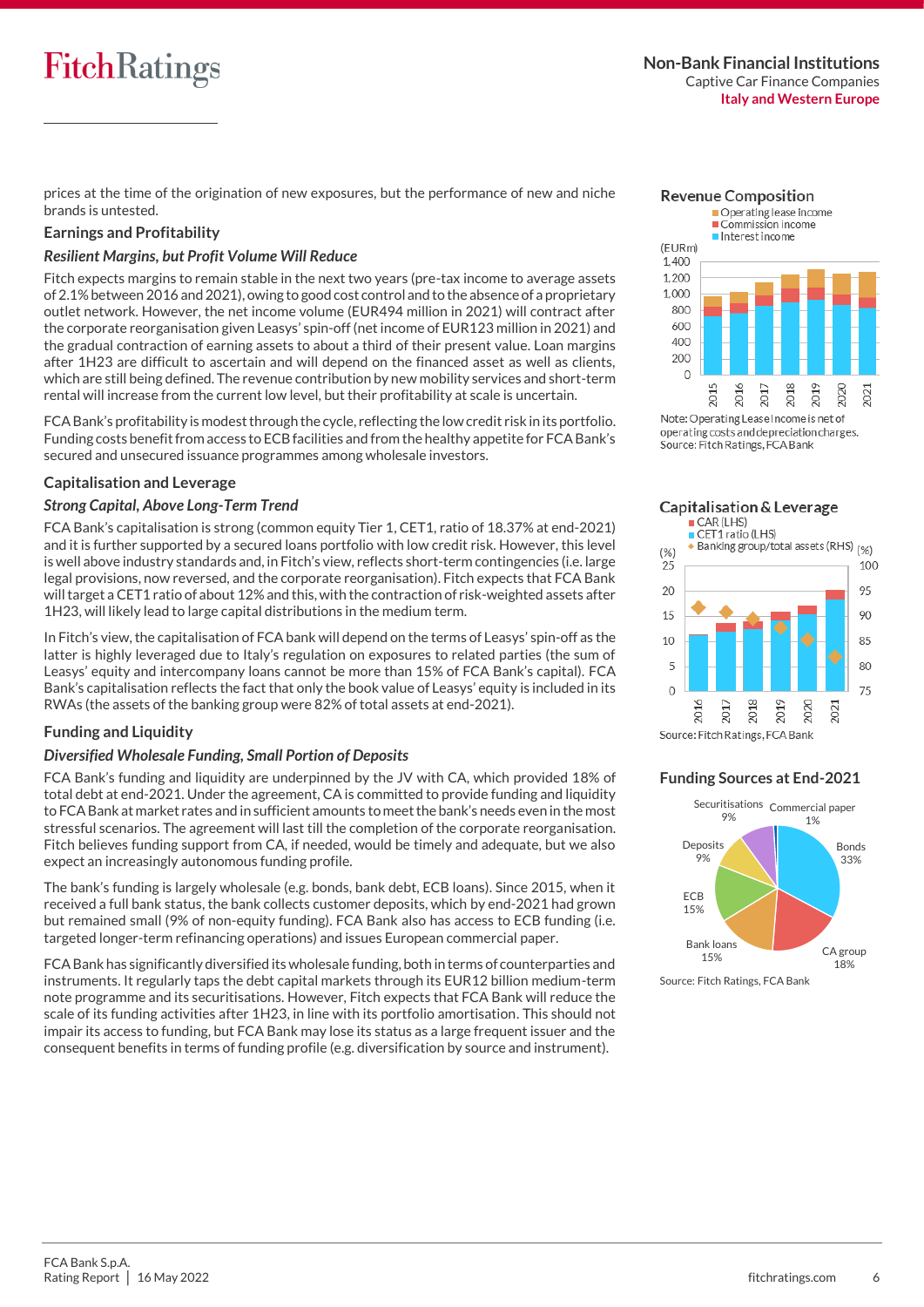

## **Environmental, Social and Governance Considerations**

#### **FitchRatings FCA Bank S.p.A.**

#### **Non-Bank FI Ratings Navigator Finance & Leasing Companies**

2

1

|  | <b>Credit-Relevant ESG Derivation</b> |
|--|---------------------------------------|
|  |                                       |

| Credit-Relevant ESG Derivation                                                                                                                                                                                      |                    |        | <b>Overall ESG Scale</b> |
|---------------------------------------------------------------------------------------------------------------------------------------------------------------------------------------------------------------------|--------------------|--------|--------------------------|
| FCA Bank S.p.A has 6 ESG potential rating drivers                                                                                                                                                                   | key driver         | issues |                          |
| FCA Bank S.p.A. has exposure to regulatory risks, emissions fines or compliance costs related to owned equipment, which could impact asset demand, profitability, etc. but this has very                            |                    |        |                          |
| low impact on the rating.<br>FCA Bank S.p.A. has exposure to fair lending practices; pricing transparency; repossession/foreclosure/collection practices; consumer data protection; legal/regulatory fines stemming | driver             | issues |                          |
| from any of the above but this has very low impact on the rating.                                                                                                                                                   |                    |        |                          |
| Governance is minimally relevant to the rating and is not currently a driver.                                                                                                                                       | potentia<br>driver | issues |                          |

#### **Environmental (E)**

sure to Social Impacts

 $\overline{2}$ 

| <b>General Issues</b>                                         | E Score        | <b>Sector-Specific Issues</b>                                                                                                                            | Reference                      |              | <b>E</b> Scale |
|---------------------------------------------------------------|----------------|----------------------------------------------------------------------------------------------------------------------------------------------------------|--------------------------------|--------------|----------------|
| <b>GHG Emissions &amp; Air Quality</b>                        |                | Regulatory risks, emissions fines or compliance costs related to owned<br>equipment, which could impact asset demand, profitability, etc.                | <b>Operating Environment</b>   | 5            |                |
| <b>Energy Management</b>                                      |                | Investments in or ownership of assets with below-average energy/fuel<br>efficiency which could impact future valuation of these assets                   | <b>Risk Appetite</b>           |              |                |
| Water & Wastewater Management                                 |                | n.a.                                                                                                                                                     | n.a.                           | $\mathbf{R}$ |                |
| Waste & Hazardous Materials<br>Management; Ecological Impacts |                | n.a.                                                                                                                                                     | n.a.                           |              |                |
| Exposure to Environmental Impacts                             | $\overline{2}$ | Impact of extreme weather events on assets and/or operations and<br>corresponding risk appetite & management; catastrophe risk; credit<br>concentrations | Company Profile; Asset Quality |              |                |

#### **How to Read This Page**

not a rating driver

**G Scale**

1

not a rating<br>driver<br>
The most relevant and green (1) is least on a 15-level color gradation.<br>
Red (5) is most relevant and green (1) is least relevant.

5 issues 3 issues

**The Environmental (E), Social (S) and Governance (G) tables** break out the individual components of the scale. The right-hand box How to Read This Page<br>ESG scores range from 1 to 5 based on a 15-level color gradation.<br>Red (5) is most relevant and green (1) is least relevant.<br>The Environmental (E), Social (S) and Governance (G) tables<br>break out the in These scores signify the credit-relevance of the sector-specific ESG scores range from 1 to 5 based on a 15-level color gradation.<br>Red (5) is most relevant and green (1) is least relevant.<br>The Environmental (E), Social (S) and Governance (G) tables<br>break out the individual components of highlights the factor(s) within which the corresponding ESG issues are captured in Fitch's credit analysis. shows the aggregate L, S, or G score. General Issues are relevant incustry group. Scores are assigned to each sector-specific issue. These scores signify the credit-relevance of the sector-specific issues to the issuing en

**The Credit-Relevant ESG Derivation table** shows the overall ESG the overall ESG score summarize the issuing entity's sub-component ESG scores. The box on the far left identifies some of the main ESG issues that are drivers or potential drivers of the issuing entity's credit rating (corresponding with scores of 3, 4 or 5) and provides a brief explanation for the score.

**Classification** of ESG issues has been developed from Fitch's sector ratings criteria. The General Issues and Sector-Specific Issues draw on the classification standards published by the United Nations Principles for Responsible Investing (PRI) and the Sustainability Accounting Standards Board (SASB). rating (corresponding with scores of 3, 4 or 5) and provides a brief<br>explanation for the score.<br>**Classification** of ESG issues has been developed from Fitch's<br>sector ratings criteria. The General Issues and Sector-Specific

|                | displayed in the Sector Details box on page 1 of the navigator. |                                                                                                                                                                                                       |  |  |  |  |  |  |
|----------------|-----------------------------------------------------------------|-------------------------------------------------------------------------------------------------------------------------------------------------------------------------------------------------------|--|--|--|--|--|--|
|                |                                                                 | <b>CREDIT-RELEVANT ESG SCALE</b>                                                                                                                                                                      |  |  |  |  |  |  |
|                |                                                                 | How relevant are E, S and G issues to the overall credit rating?                                                                                                                                      |  |  |  |  |  |  |
| 5              |                                                                 | Highly relevant, a key rating driver that has a significant impact on<br>the rating on an individual basis. Equivalent to "higher" relative<br>importance within Navigator.                           |  |  |  |  |  |  |
| $\overline{4}$ |                                                                 | Relevant to rating, not a key rating driver but has an impact on the<br>rating in combination with other factors. Equivalent to "moderate"<br>relative importance within Navigator.                   |  |  |  |  |  |  |
| 3              |                                                                 | Minimally relevant to rating, either very low impact or actively<br>managed in a w ay that results in no impact on the entity rating.<br>Equivalent to "low er" relative importance within Navigator. |  |  |  |  |  |  |
| $\overline{2}$ |                                                                 | Irrelevant to the entity rating but relevant to the sector.                                                                                                                                           |  |  |  |  |  |  |
| 1              |                                                                 | Irrelevant to the entity rating and irrelevant to the sector.                                                                                                                                         |  |  |  |  |  |  |

| Exposure to Environmental Impacts                             | $\overline{2}$ | Impact of extreme weather events on assets and/or operations and<br>corresponding risk appetite & management; catastrophe risk; credit<br>concentrations                           | Company Profile; Asset Quality                                                                              |                          |
|---------------------------------------------------------------|----------------|------------------------------------------------------------------------------------------------------------------------------------------------------------------------------------|-------------------------------------------------------------------------------------------------------------|--------------------------|
| Social (S)                                                    |                |                                                                                                                                                                                    |                                                                                                             |                          |
| <b>General Issues</b>                                         | S Score        | <b>Sector-Specific Issues</b>                                                                                                                                                      | Reference                                                                                                   | <b>S</b> Scale           |
| Human Rights, Community<br>Relations, Access & Affordability  | $\overline{2}$ | n.a.                                                                                                                                                                               | n.a.                                                                                                        | 5                        |
| Customer Welfare - Fair Messaging,<br>Privacy & Data Security | 3              | Fair lending practices; pricing transparency;<br>repossession/foreclosure/collection practices; consumer data protection;<br>legal/regulatory fines stemming from any of the above | Operating Environment; Risk Appetite;<br>Asset Quality                                                      |                          |
| Labor Relations & Practices                                   | $\overline{2}$ | Impact of labor negotiations, including board/employee compensation and<br>composition                                                                                             | Company Profile; Management &<br>Strategy; Earnings & Profitability;<br>Capitalization & Leverage; Funding, |                          |
| <b>Employee Wellbeing</b>                                     |                | n.a.                                                                                                                                                                               | n.a.                                                                                                        | $\overline{\phantom{a}}$ |
|                                                               |                |                                                                                                                                                                                    |                                                                                                             |                          |

Shift in social or consumer preferences as a result of an institution's social Company Profile; Earnings & Profitability<br>positions, or social and/or political disapproval of core activities

| Governance (G)                |                |                                                                                                                                                                                                           |                       |                 |
|-------------------------------|----------------|-----------------------------------------------------------------------------------------------------------------------------------------------------------------------------------------------------------|-----------------------|-----------------|
| <b>General Issues</b>         | <b>G</b> Score | <b>Sector-Specific Issues</b>                                                                                                                                                                             | Reference             | G S             |
| Management Strategy           | 3              | Operational implementation of strategy                                                                                                                                                                    | Management & Strategy | $5\overline{5}$ |
| Governance Structure          | 3              | Board independence and effectiveness; ownership concentration;<br>protection of creditor/stakeholder rights; legal /compliance risks; business<br>continuity; key person risk; related party transactions | Management & Strategy | 4               |
| <b>Group Structure</b>        | 3              | Organizational structure; appropriateness relative to business model;<br>opacity, intra-group dynamics; ownership                                                                                         | Company Profile       | 3               |
| <b>Financial Transparency</b> | 3              | Quality and timing of financial reporting and auditing processes                                                                                                                                          | Management & Strategy | $\mathcal{P}$   |
|                               |                |                                                                                                                                                                                                           |                       |                 |

Unless otherwise disclosed in this section, the highest level of ESG credit relevance is a score of '3'. ESG issues are credit neutral or have only a minimal credit impact on FCA Bank, either due to their nature or the way in which they are being managed. For more information on Fitch's ESG Relevance Scores, visi[t www.fitchratings.com/esg.](http://www.fitchratings.com/esg)

As support-driven issuers have strong linkages to their support providers, the ESG Credit-Relevance Score assigned to the 'supported' subsidiaries often mirrors those of their corporate and FI parents. This reflects our opinion that many of the ESG elements at the parent level are credit relevant for the subsidiary.

Therefore, FCA Bank's scores are mostly aligned with those of CA. Both Leasys and FCA Bank differ from CA with scores for 'GHG Emissions' at '3' and 'Energy Management' at '2', reflecting their focus on the automotive industry.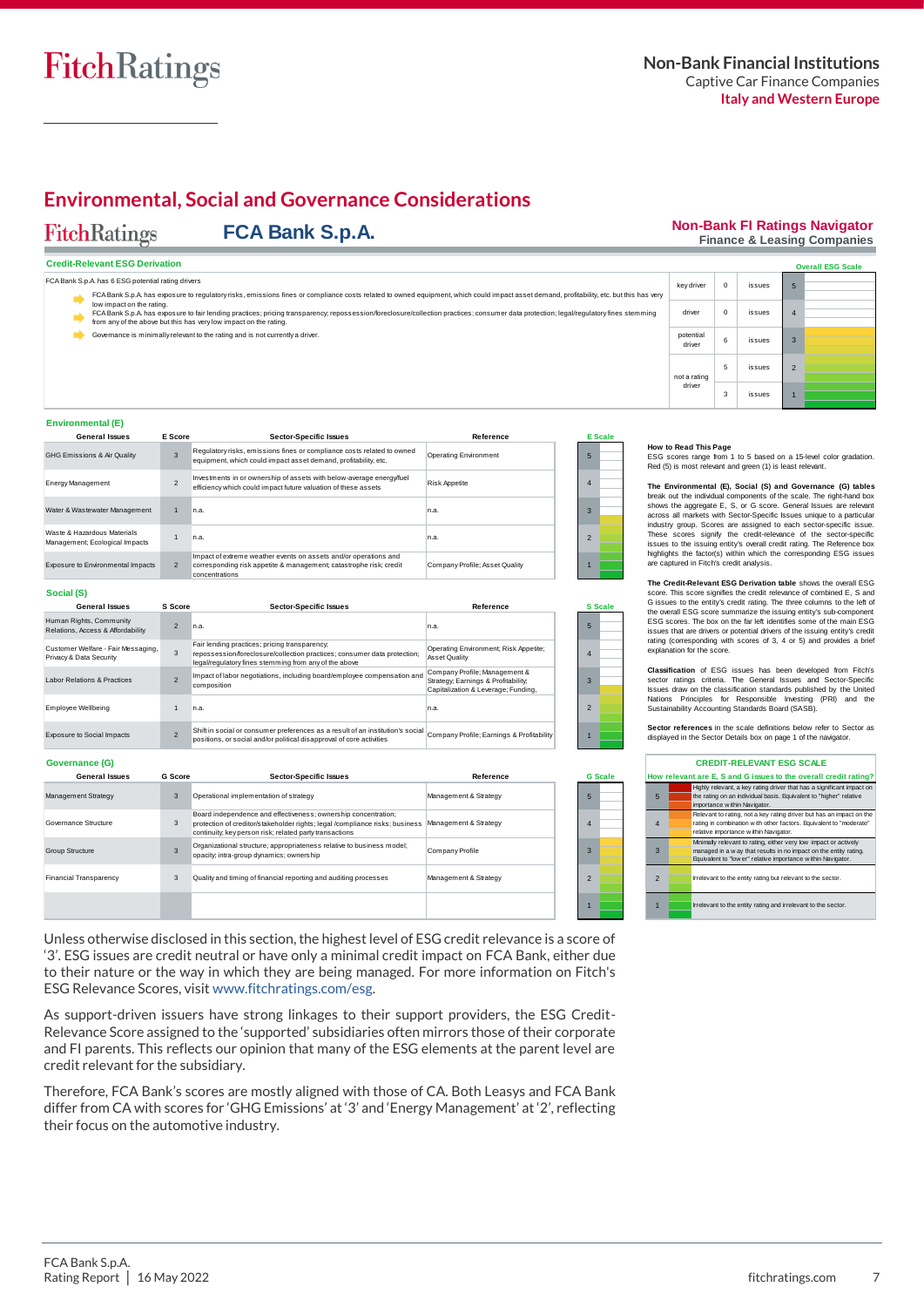## **Income Statement**

| 2021   | 2020   | 2019     | 2018   | 2017   | 2016   | 2015   |
|--------|--------|----------|--------|--------|--------|--------|
|        |        |          |        |        |        |        |
| 835    | 864    | 930      | 903    | 855    | 764    | 729    |
| $-197$ | $-209$ | $-237$   | $-242$ | $-266$ | $-263$ | $-285$ |
| 128    | 133    | 148      | 164    | 133    | 123    | 120    |
| $-49$  | $-43$  | -46      | $-55$  | $-49$  | $-43$  | $-40$  |
| 716    | 745    | 795      | 771    | 672    | 581    | 524    |
| 321    | 259    | 231      | 178    | 156    | 150    | 133    |
| $-286$ | $-274$ | $-278$   | $-268$ | $-252$ | $-245$ | $-227$ |
| $-26$  | $-29$  | $-25$    | $-14$  | $-12$  | $-7$   | -6     |
| $-12$  | 48     | $\Omega$ | -76    | 5      | $-11$  | -6     |
| 3      | $-15$  | $-39$    | $-22$  | $-16$  | $-5$   | 19     |
| $-30$  | $-71$  | $-47$    | $-21$  | $-33$  | $-47$  | $-77$  |
| 685    | 663    | 638      | 548    | 521    | 417    | 359    |
| $-191$ | $-162$ | $-171$   | $-159$ | $-139$ | $-105$ | $-110$ |
| 494    | 501    | 467      | 388    | 383    | 312    | 249    |
|        |        |          |        |        |        |        |

Source: Fitch Ratings, FCA Bank S.p.A.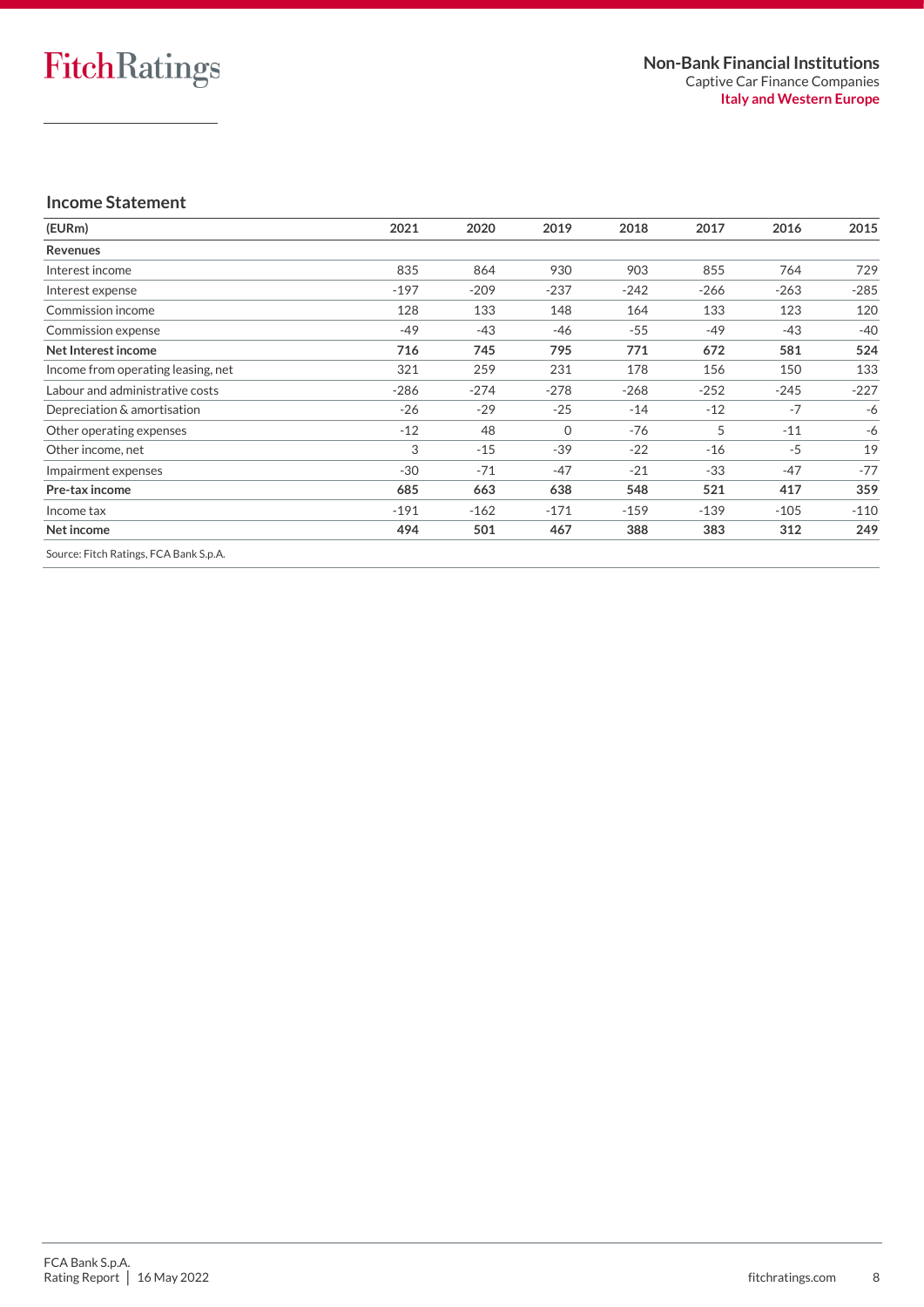## **Balance Sheet**

| (EURm)                                    | 2021   | 2020   | 2019   | 2018   | 2017         | 2016         | 2015         |
|-------------------------------------------|--------|--------|--------|--------|--------------|--------------|--------------|
| Assets                                    |        |        |        |        |              |              |              |
| Cash & equivalents                        | 2.259  | 572    | 585    | 363    | $\mathbf{0}$ | $\mathbf{O}$ | $\mathbf{O}$ |
| Due from banks & financial assets         | 858    | 2,069  | 2,093  | 2,230  | 2,180        | 1,645        | 1,490        |
| <b>Gross receivables</b>                  | 20,190 | 22,366 | 24,176 | 23,862 | 21,521       | 18,839       | 15,735       |
| Memo: impaired receivables included above | 358    | 268    | 299    | 288    | 308          | 298          | 302          |
| Less: receivable loss allowances          | $-275$ | $-286$ | $-271$ | $-274$ | $-267$       | $-283$       | $-281$       |
| Net receivables                           | 19,915 | 22,080 | 23,905 | 23,588 | 21,254       | 18,556       | 15,454       |
| Goodwill and intangible assets            | 322    | 296    | 263    | 247    | 237          | 226          | 218          |
| Tax assets                                | 359    | 360    | 300    | 274    | 269          | 259          | 281          |
| <b>Fixed assets</b>                       | 4,197  | 3,461  | 3,197  | 2,547  | 1,959        | 1,491        | 1,168        |
| Insurance reserves                        | 9      | 9      | 13     | 10     | 11           | 16           | 22           |
| Other assets                              | 1,540  | 1,330  | 1,350  | 1,279  | 1,276        | 1,091        | 876          |
| <b>Total assets</b>                       | 29,459 | 30,177 | 31,706 | 30,536 | 27,187       | 23,284       | 19,509       |
| <b>Liabilities</b>                        |        |        |        |        |              |              |              |
| Deposits from clients                     | 2.495  | 2,100  | 1.799  | 1.823  | 1.483        | 702          | 454          |
| Deposits from banks                       | 11,411 | 10,372 | 10,278 | 9,807  | 8,556        | 8,022        | 7,651        |
| Debt securities                           | 9.948  | 12,438 | 14,857 | 14,577 | 13,336       | 11,088       | 8,244        |
| <b>Tax liabilities</b>                    | 317    | 311    | 238    | 192    | 167          | 131          | 109          |
| Other liabilities                         | 1,233  | 1,146  | 1,121  | 997    | 932          | 870          | 709          |
| <b>Total liabilities</b>                  | 25,403 | 26,366 | 28,293 | 27,396 | 24,474       | 20.812       | 17,166       |
| <b>Total equity</b>                       | 4,056  | 3,811  | 3,413  | 3,140  | 2,713        | 2,471        | 2,343        |
| <b>Total liabilities and equity</b>       | 29,459 | 30,177 | 31,706 | 30,536 | 27,187       | 23,284       | 19,509       |
| Source: Fitch Ratings, FCA Bank S.p.A.    |        |        |        |        |              |              |              |

Starting from 2021 bank deposits have been reclassified into "Cash & equivalents" from "Due from banks & financial assets", in line with the new directive of the Bank of Italy (7<sup>th</sup> update of Circolare n°262, dated 21 December 2021).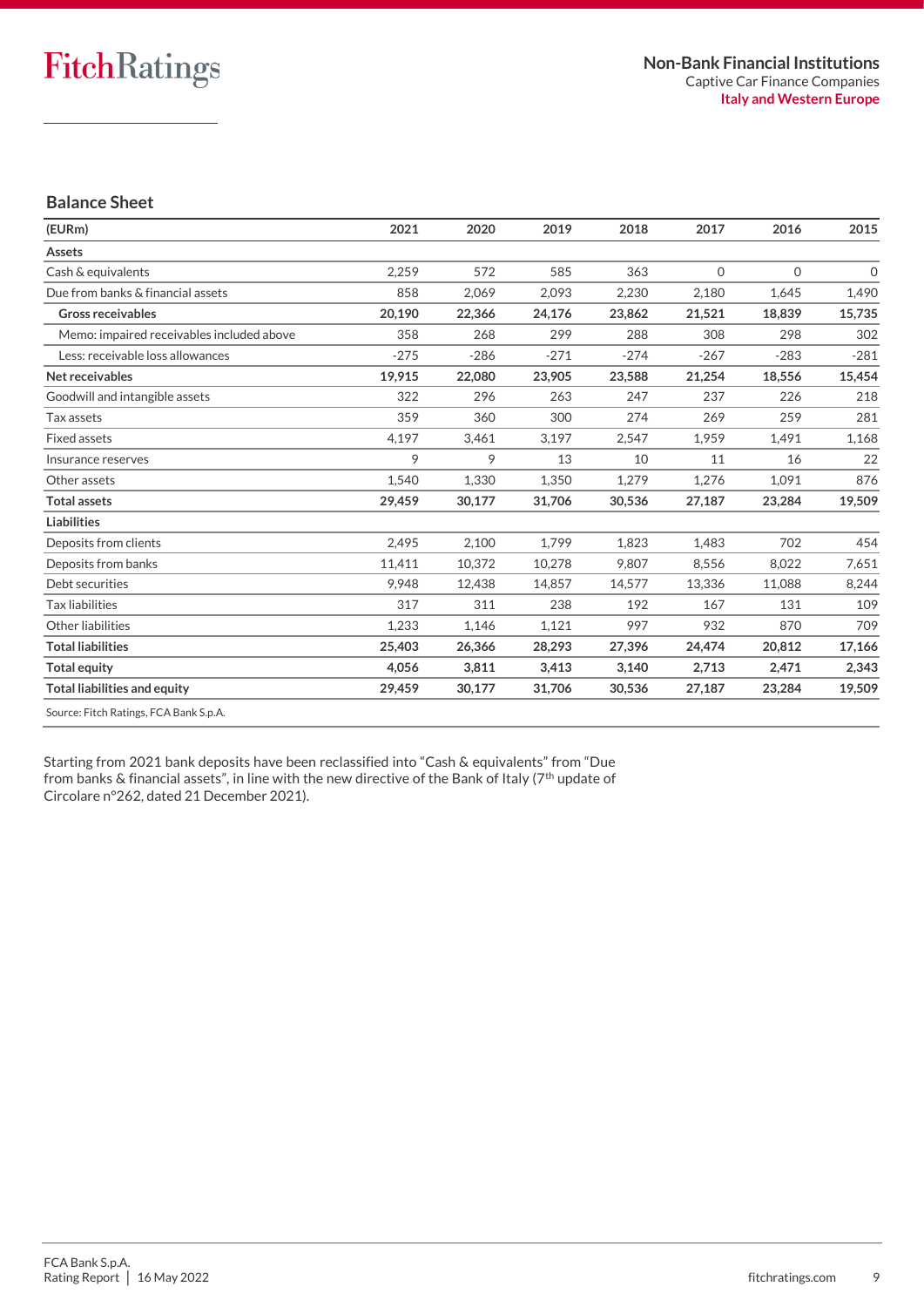## **Summary Analytics**

|                                                      | 2021   | 2020   | 2019  | 2018  | 2017  | 2016  | 2015  |
|------------------------------------------------------|--------|--------|-------|-------|-------|-------|-------|
| Asset quality metrics (%)                            |        |        |       |       |       |       |       |
| Impaired loans/gross loans                           | 1.8    | 1.2    | 1.2   | 1.2   | 1.4   | 1.6   | 1.9   |
| Loans loss allowances/impaired loans                 | 76.6   | 106.9  | 90.5  | 95.2  | 86.8  | 94.9  | 92.9  |
| Origination of new stage 3 loans                     | 0.5    | 0.3    | 0.5   | 0.6   | n.a.  | n.a.  | n.a.  |
| Loans impairment charges/average gross loans         | 0.1    | 0.1    | 0.1   | 0.1   | 0.1   | 0.3   | 0.2   |
| Growth of gross loans                                | $-9.7$ | $-7.5$ | 1.3   | 10.9  | 14.2  | 19.7  | 15.4  |
| Earnings and profitability metrics (%)               |        |        |       |       |       |       |       |
| Pre-tax income/average assets                        | 2.3    | 2.1    | 2.1   | 1.9   | 2.1   | 1.9   | 2.0   |
| Pre-tax income/average equity                        | 12.5   | 13.9   | 6.7   | 15.2  | 13.8  | 15.1  | 13.4  |
| Operating expenses/net revenues                      | 40.1   | 37.1   | 35.2  | 34.8  | 37.7  | 42.4  | 43.6  |
| Depreciation expenses/total revenues                 | 83.9   | 71.0   | 57.1  | 48.6  | 47.7  | 49.8  | 50.9  |
| Interest income/average gross loans                  | 4.2    | 3.9    | 4.1   | 4.3   | 4.5   | 4.7   | 5.4   |
| Interest expense/average debt                        | 1.0    | 1.0    | 1.1   | 1.2   | 1.5   | 1.7   | 2.1   |
| Capitalization and leverage metrics                  |        |        |       |       |       |       |       |
| Debt/tangible equity (x)                             | 7.1    | 7.9    | 9.4   | 10.0  | 10.6  | 10.0  | 8.9   |
| Capital adequacy ratio (%)                           | 20.33  | 17.21  | 15.82 | 14.02 | 13.69 | 11.34 | 10.46 |
| CET1 ratio (%)                                       | 18.37  | 15.43  | 14.20 | 12.45 | 11.98 | 11.31 | 10.45 |
| Impaired receivables less loss allowances/equity (%) | 2.4    | $-0.6$ | 0.9   | 0.5   | 1.5   | 0.7   | 1.3   |
| Assets of banking group/total assets (%)             | 82.0   | 85.3   | 87.7  | 89.4  | 90.8  | 91.8  | n.a.  |
| Funding and liquidity metrics (%)                    |        |        |       |       |       |       |       |
| Unsecured debt/total debt                            | 91.6   | 86.2   | 79.0  | 78.0  | 81.0  | 82.1  | 80.6  |
| Parental funding/total funding                       | 17.2   | 16.7   | 13.1  | 11.6  | 11.7  | 14.4  | 16.9  |
| Unsecured debt/total non-Parental DEBT               | 89.8   | 83.4   | 75.9  | 75.1  | 78.4  | 79.0  | 76.7  |
| Deposits/total funding                               | 9.7    | 6.1    | 4.1   | 3.5   | 2.2   | 1.0   | 0.0   |
| Source: Fitch Ratings, FCA Bank S.p.A.               |        |        |       |       |       |       |       |